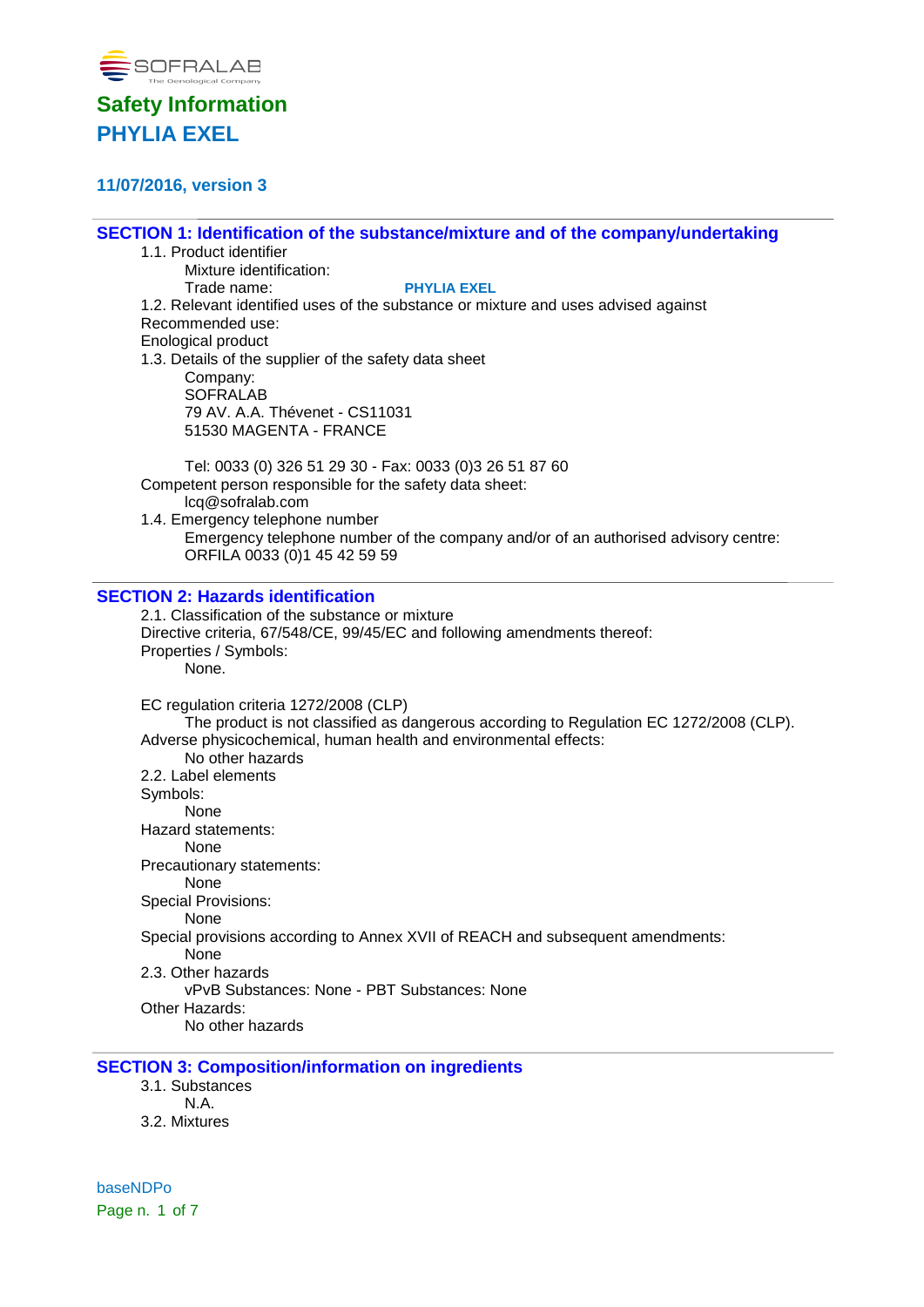

Hazardous components within the meaning of EEC directive 67/548 and CLP regulation and related classification:

None

No hazardous components within the meaning of EEC directive 67/548 and CLP regulation : YEAST DERIVATES GUM ARABIC

#### **SECTION 4: First aid measures**

- 4.1. Description of first aid measures
- In case of skin contact:

Wash with plenty of water and soap.

In case of eyes contact:

In case of contact with eyes, rinse immediately with plenty of water and seek medical advice. In case of Ingestion:

Do not under any circumstances induce vomiting. OBTAIN A MEDICAL EXAMINATION IMMEDIATELY.

In case of Inhalation:

Remove casualty to fresh air and keep warm and at rest.

- 4.2. Most important symptoms and effects, both acute and delayed None
- 4.3. Indication of any immediate medical attention and special treatment needed Treatment:

None

### **SECTION 5: Firefighting measures**

- 5.1. Extinguishing media
	- Suitable extinguishing media: Water.
		- Carbon dioxide (CO2).

Extinguishing media which must not be used for safety reasons:

None in particular.

- 5.2. Special hazards arising from the substance or mixture Do not inhale explosion and combustion gases.
	- Burning produces heavy smoke.
- 5.3. Advice for firefighters
	- Use suitable breathing apparatus .

Collect contaminated fire extinguishing water separately. This must not be discharged into drains.

Move undamaged containers from immediate hazard area if it can be done safely.

### **SECTION 6: Accidental release measures**

6.1. Personal precautions, protective equipment and emergency procedures Wear personal protection equipment. Remove persons to safety.

See protective measures under point 7 and 8.

6.2. Environmental precautions

Do not allow to enter into soil/subsoil. Do not allow to enter into surface water or drains. Retain contaminated washing water and dispose it.

In case of gas escape or of entry into waterways, soil or drains, inform the responsible authorities.

- Suitable material for taking up: absorbing material, organic, sand
- 6.3. Methods and material for containment and cleaning up Wash with plenty of water.

baseNDPo Page n. 2 of 7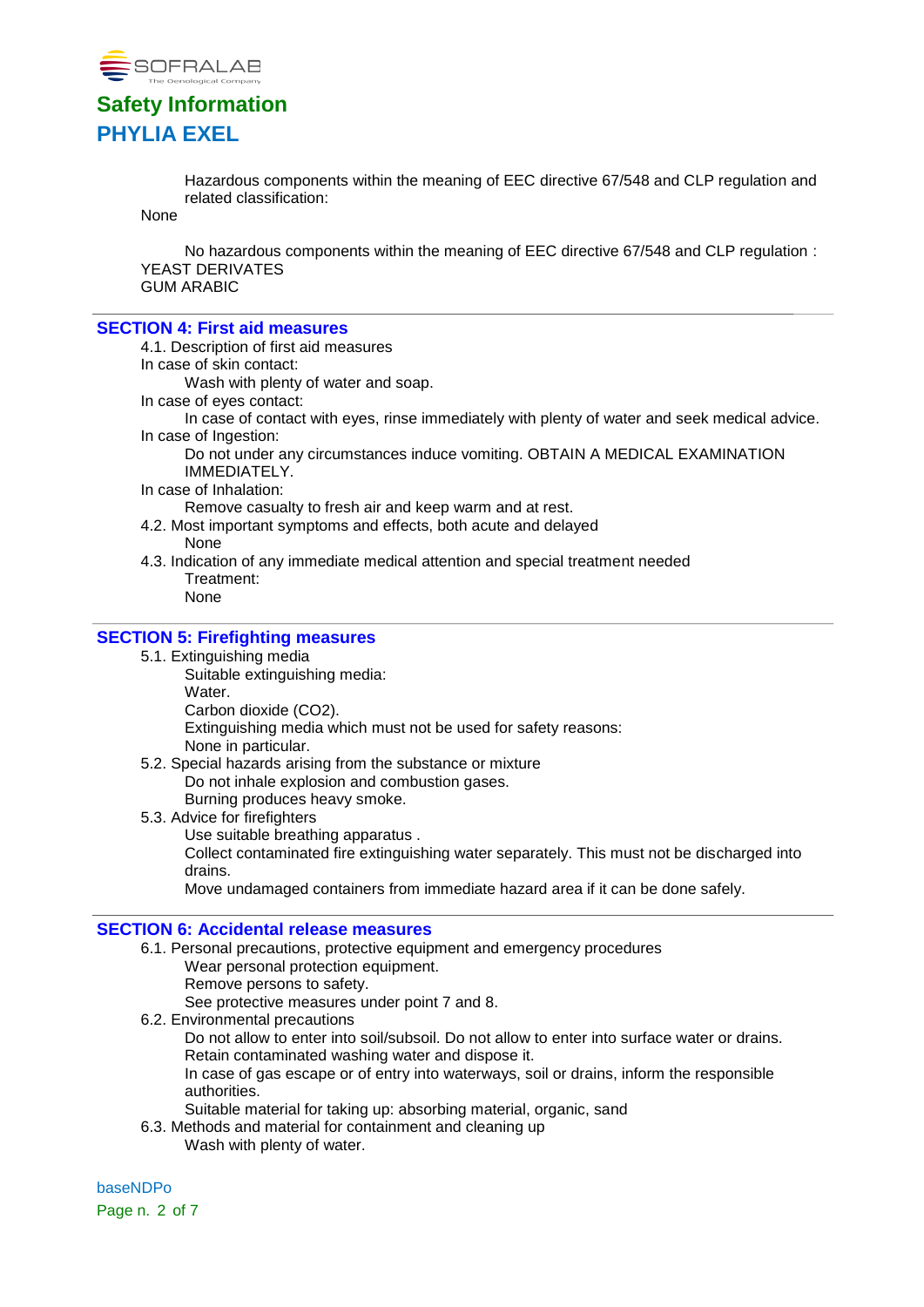

6.4. Reference to other sections See also section 8 and 13

### **SECTION 7: Handling and storage**

- 7.1. Precautions for safe handling Avoid contact with skin and eyes, inhaltion of vapours and mists. Do not eat or drink while working.
	- See also section 8 for recommended protective equipment.
- 7.2. Conditions for safe storage, including any incompatibilities
	- Keep away from food, drink and feed.
	- Incompatible materials:
	- None in particular.
	- Instructions as regards storage premises:
	- Adequately ventilated premises.
- 7.3. Specific end use(s)
	- None in particular

### **SECTION 8: Exposure controls/personal protection**

- 8.1. Control parameters
- No occupational exposure limit available DNEL Exposure Limit Values
- N.A.
- PNEC Exposure Limit Values
- N.A. 8.2. Exposure controls
- Eye protection:
- 
- Not needed for normal use. Anyway, operate according good working practices.
- Protection for skin:
	- No special precaution must be adopted for normal use.
- Protection for hands:
	- Not needed for normal use.
- Respiratory protection:
- Not needed for normal use.
- Thermal Hazards:
	- None
- Environmental exposure controls:
	- None
- Appropriate engineering controls:
	- None

### **SECTION 9: Physical and chemical properties**

9.1. Information on basic physical and chemical properties Appearance and colour: Beige powder Odour: Yeast

| Odour:                                        | Yeast                                         |  |
|-----------------------------------------------|-----------------------------------------------|--|
| Odour threshold:                              | N.A.                                          |  |
| pH:                                           | N.A.                                          |  |
| Melting point / freezing point:               | N.A.                                          |  |
| Initial boiling point and boiling range: N.A. |                                               |  |
| Solid/gas flammability:                       | N.A.                                          |  |
|                                               | Upper/lower flammability or explosive limits: |  |
| Vapour density:                               | N.A.                                          |  |
| Flash point:                                  | N.A.                                          |  |
| Evaporation rate:                             | N.A.                                          |  |
| Vapour pressure:                              | N.A.                                          |  |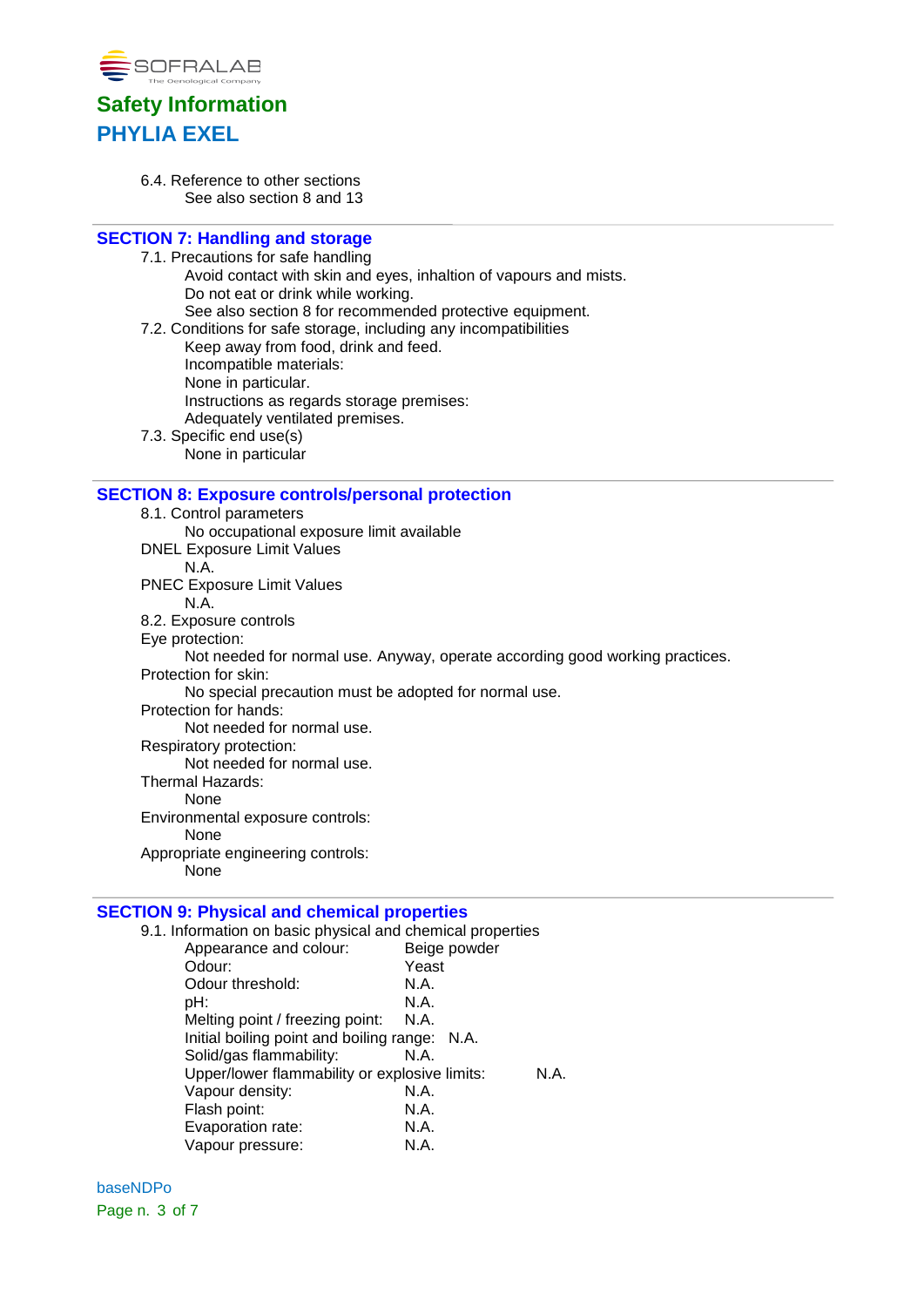

| Relative density:                             | N.A.    |
|-----------------------------------------------|---------|
| Solubility in water:                          | Soluble |
| Solubility in oil:                            | N.A.    |
| Partition coefficient (n-octanol/water): N.A. |         |
| Auto-ignition temperature:                    | N.A.    |
| Decomposition temperature:                    | N.A.    |
| Viscosity:                                    | N.A.    |
| Explosive properties:                         | N.A.    |
| Oxidizing properties:                         | N.A.    |
| 9.2. Other information                        |         |
| Miscibility:                                  | N.A.    |
| Fat Solubility:                               | N.A.    |
| Conductivity:                                 | N.A.    |
|                                               | N.A.    |

### **SECTION 10: Stability and reactivity**

- 10.1. Reactivity Stable under normal conditions
- 10.2. Chemical stability Stable under normal conditions
- 10.3. Possibility of hazardous reactions None
- 10.4. Conditions to avoid Stable under normal conditions.
- 10.5. Incompatible materials None in particular.
- 10.6. Hazardous decomposition products None.

### **SECTION 11: Toxicological information**

11.1. Information on toxicological effects

Toxicological information of the mixture:

N.A.

Toxicological information of the main substances found in the mixture:

N.A.

If not differently specified, the information required in Regulation 453/2010/EC listed below must be considered as N.A.:

- a) acute toxicity;
- b) skin corrosion/irritation;
- c) serious eye damage/irritation;
- d) respiratory or skin sensitisation;
- e) germ cell mutagenicity;
- f) carcinogenicity;
- g) reproductive toxicity;
- h) STOT-single exposure;
- i) STOT-repeated exposure;
- j) aspiration hazard.

### **SECTION 12: Ecological information**

12.1. Toxicity

Adopt good working practices, so that the product is not released into the environment.

12.2. Persistence and degradability N.A.

baseNDPo Page n. 4 of 7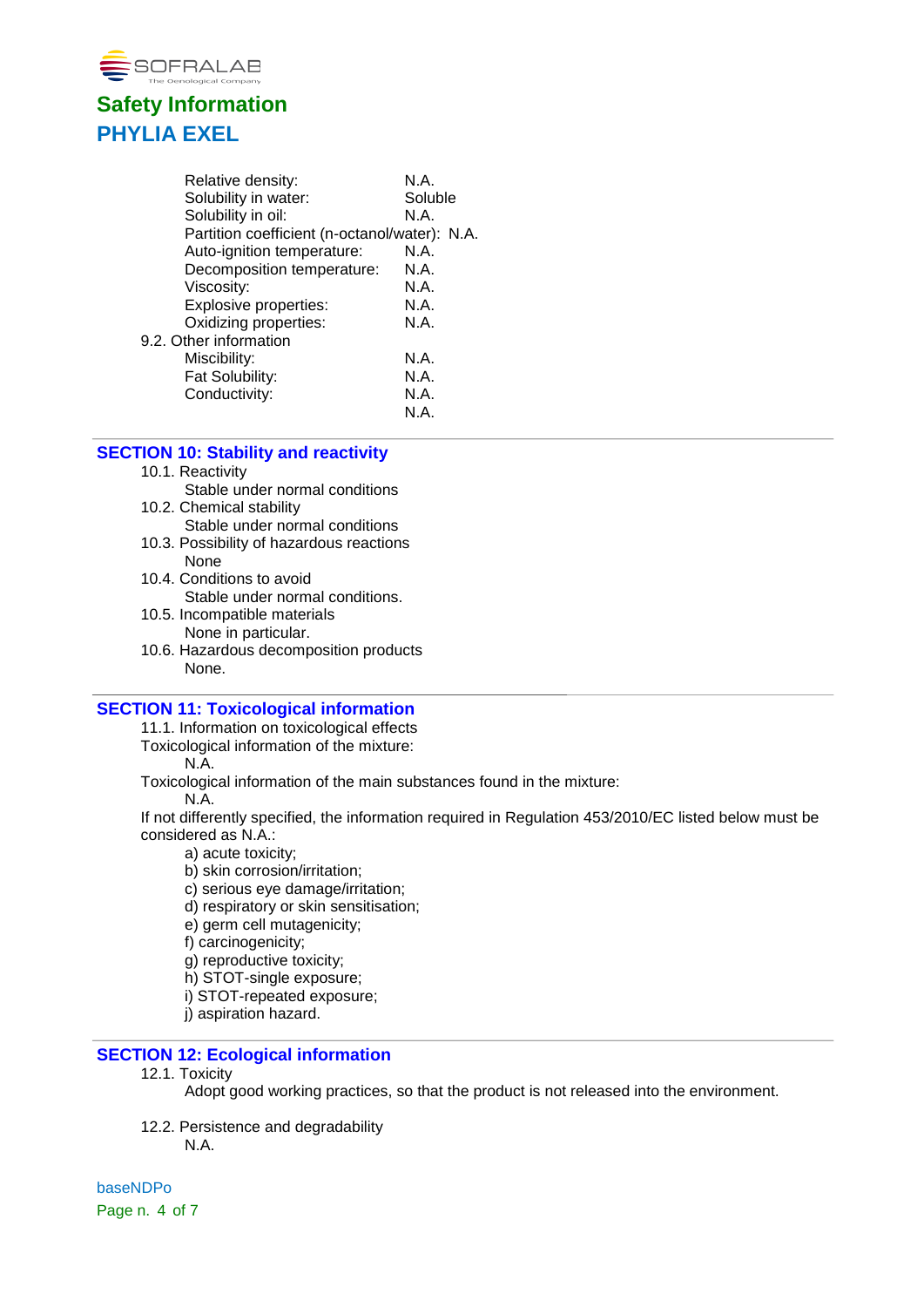

- 12.3. Bioaccumulative potential N.A.
- 12.4. Mobility in soil
- N.A.
- 12.5. Results of PBT and vPvB assessment vPvB Substances: None - PBT Substances: None
- 12.6. Other adverse effects None

### **SECTION 13: Disposal considerations**

- 13.1. Waste treatment methods
	- Recover if possible. In so doing, comply with the local and national regulations currently in force.

## **SECTION 14: Transport information**

14.1. UN number

Not classified as dangerous in the meaning of transport regulations.

- 14.2. UN proper shipping name
- N.A. 14.3. Transport hazard class(es)
- N.A. 14.4. Packing group
	- N.A.
- 14.5. Environmental hazards ADR-Enviromental Pollutant: N.A. IMDG-Marine pollutant: N.A.
- 14.6. Special precautions for user N.A.
- 14.7. Transport in bulk according to Annex II of MARPOL73/78 and the IBC Code N.A.

### **SECTION 15: Regulatory information**

- 15.1. Safety, health and environmental regulations/legislation specific for the substance or mixture Dir. 67/548/EEC (Classification, packaging and labelling of dangerous substances) Dir. 99/45/EC (Classification, packaging and labelling of dangerous preparations) Dir. 98/24/EC (Risks related to chemical agents at work) Dir. 2000/39/EC (Occupational exposure limit values) Dir. 2006/8/EC Regulation (EC) n. 1907/2006 (REACH) Regulation (EC) n. 1272/2008 (CLP) Regulation (EC) n. 790/2009 (ATP 1 CLP) and (EU) n. 758/2013 Regulation (EU) n. 453/2010 (Annex I) Regulation (EU) n. 286/2011 (ATP 2 CLP) Regulation (EU) n. 618/2012 (ATP 3 CLP) Regulation (EU) n. 487/2013 (ATP 4 CLP) Regulation (EU) n. 944/2013 (ATP 5 CLP) Restrictions related to the product or the substances contained according to Annex XVII Regulation (EC) 1907/2006 (REACH) and subsequent modifications: Restrictions related to the product: No restriction. Restrictions related to the substances contained:
	- No restriction.

Where applicable, refer to the following regulatory provisions :

baseNDPo Page n. 5 of 7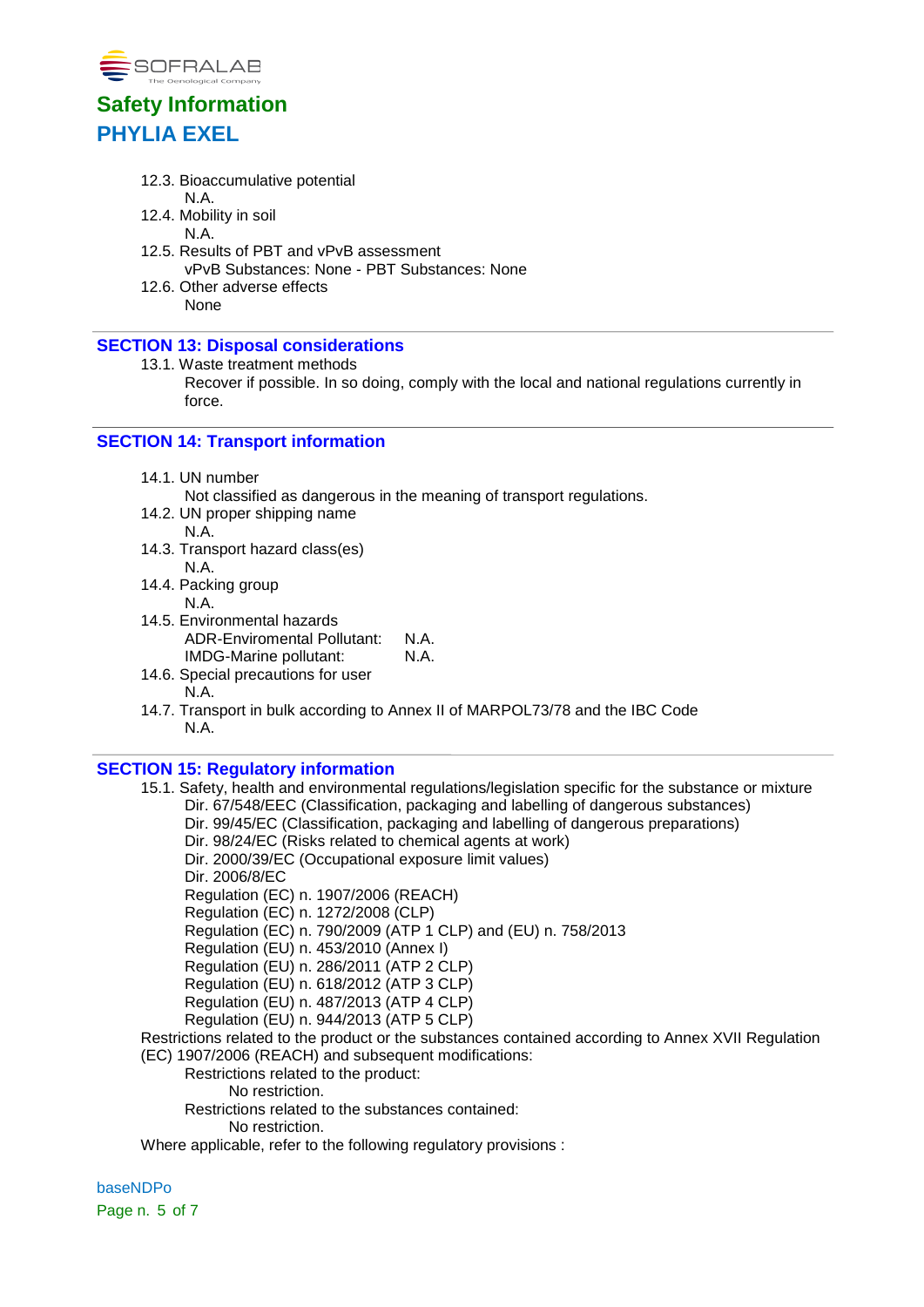

Directive 2003/105/CE ('Activities linked to risks of serious accidents') and subsequent amendments. Regulation (EC) nr 648/2004 (detergents). 1999/13/EC (VOC directive)

Provisions related to directives 82/501/EC(Seveso), 96/82/EC(Seveso II):

N.A.

15.2. Chemical safety assessment No

### **SECTION 16: Other information**

This document was prepared by a competent person who has received appropriate training. Main bibliographic sources:

ECDIN - Environmental Chemicals Data and Information Network - Joint Research Centre, Commission of the European Communities

SAX's DANGEROUS PROPERTIES OF INDUSTRIAL MATERIALS - Eight Edition - Van Nostrand Reinold

CCNL - Appendix 1

The information contained herein is based on our state of knowledge at the above-specified date. It refers solely to the product indicated and constitutes no guarantee of particular quality. It is the duty of the user to ensure that this information is appropriate and complete with respect to the specific use intended.

This MSDS cancels and replaces any preceding release.

| ADR:        | European Agreement concerning the International Carriage of                             |
|-------------|-----------------------------------------------------------------------------------------|
|             | Dangerous Goods by Road.                                                                |
| CAS:        | Chemical Abstracts Service (division of the American Chemical Society).                 |
| CLP:        | Classification, Labeling, Packaging.                                                    |
| DNEL:       | Derived No Effect Level.                                                                |
| EINECS:     | European Inventory of Existing Commercial Chemical Substances.                          |
| GefStoffVO: | Ordinance on Hazardous Substances, Germany.                                             |
| GHS:        | Globally Harmonized System of Classification and Labeling of<br>Chemicals.              |
| IATA:       | International Air Transport Association.                                                |
| IATA-DGR:   | Dangerous Goods Regulation by the "International Air Transport<br>Association" (IATA).  |
| ICAO:       | International Civil Aviation Organization.                                              |
| ICAO-TI:    | Technical Instructions by the "International Civil Aviation Organization"<br>$(ICAO)$ . |
| IMDG:       | International Maritime Code for Dangerous Goods.                                        |
| INCI:       | International Nomenclature of Cosmetic Ingredients.                                     |
| KSt:        | Explosion coefficient.                                                                  |
| LC50:       | Lethal concentration, for 50 percent of test population.                                |
| LD50:       | Lethal dose, for 50 percent of test population.                                         |
| LTE:        | Long-term exposure.                                                                     |
| PNEC:       | Predicted No Effect Concentration.                                                      |
| RID:        | Regulation Concerning the International Transport of Dangerous Goods<br>by Rail.        |
| STE:        | Short-term exposure.                                                                    |
| STEL:       | Short Term Exposure limit.                                                              |
| STOT:       | Specific Target Organ Toxicity.                                                         |
| TLV:        | Threshold Limiting Value.                                                               |
| TWATLV:     | Threshold Limit Value for the Time Weighted Average 8 hour day.                         |

baseNDPo Page n. 6 of 7